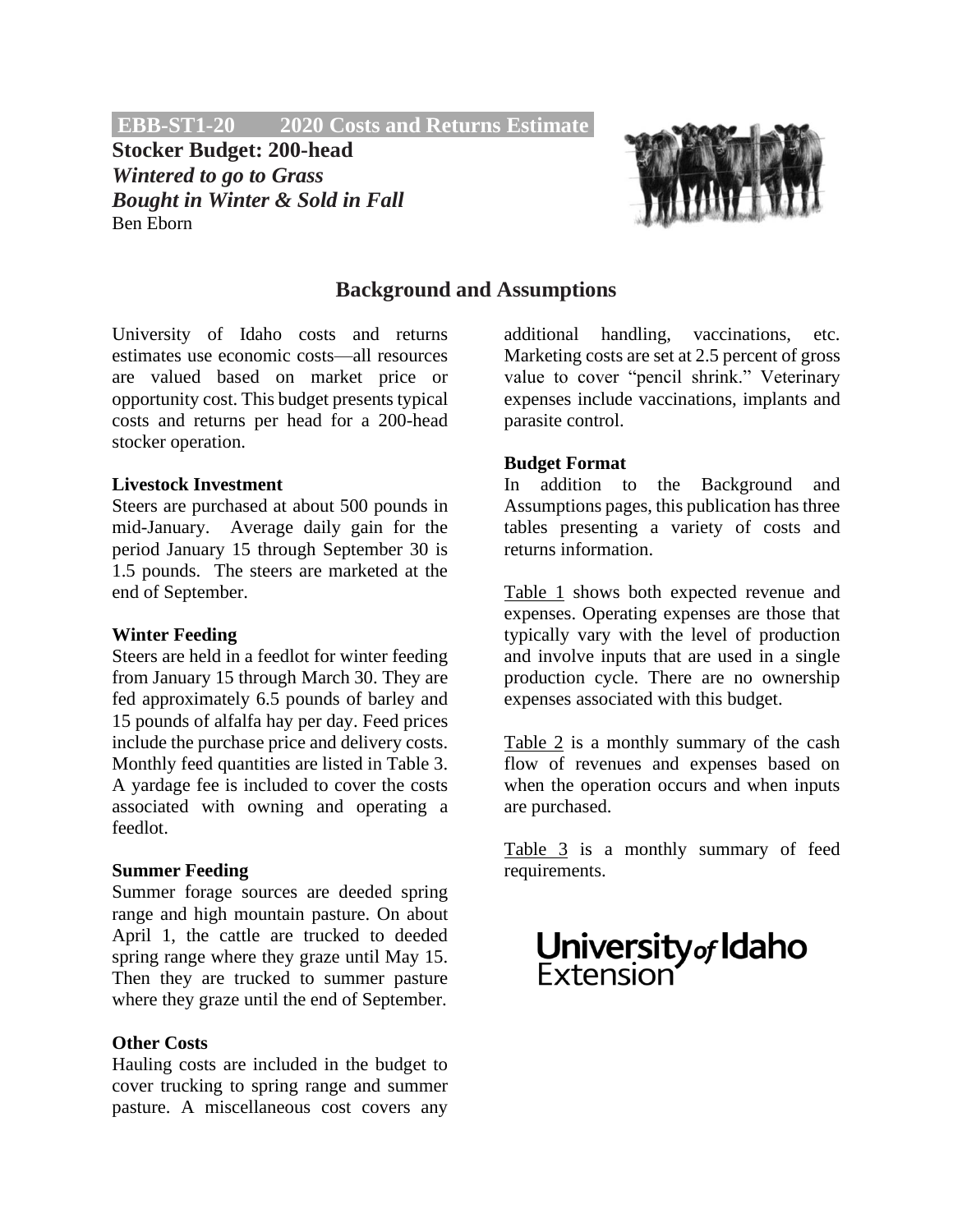#### **Table 1: Stocker Budget, 200 Head - 2020**

**Wintered to Go to Grass, Bought in Winter, Sold in Fall**

**No. of Head: 200**

|                                          |        |            | <b>Total Number</b> |           |              |            |                   |
|------------------------------------------|--------|------------|---------------------|-----------|--------------|------------|-------------------|
|                                          | Weight |            | of Head             | Price or  | <b>Total</b> | Value or   |                   |
|                                          | Each   | Unit       | or Units            | Cost/Unit | Value        | Cost/Head  | <b>Your Value</b> |
| <b>GROSS RETURNS</b>                     |        |            |                     |           |              |            |                   |
| <b>Steers</b>                            | 900    | <b>lbs</b> | 198                 | 1.35      | 240,570      | 1,202.85   |                   |
|                                          |        |            |                     |           |              |            |                   |
| <b>TOTAL GROSS RETURNS</b>               |        | \$240,570  | \$1,202.85          |           |              |            |                   |
|                                          |        |            |                     |           |              |            |                   |
| <b>OPERATING COSTS</b>                   |        |            |                     |           |              |            |                   |
| <b>Purchased Steers</b>                  | 500    | <b>lbs</b> | 200                 | 1.65      | 165,000      | 825.00     |                   |
| Alfalfa Hay                              |        | ton        | 94                  | 150.00    | 14,100       | 70.50      |                   |
| <b>Feed Barley</b>                       |        | cwt        | 825                 | 13.00     | 10,725       | 53.63      |                   |
| Yardage                                  |        | day        | 15,000              | 0.35      | 5,250        | 26.25      |                   |
| Private Range                            |        | head       | 300                 | 16.00     | 4,800        | 24.00      |                   |
| Pasture                                  |        | head       | 900                 | 20.00     | 18,000       | 90.00      |                   |
| Hauling                                  |        | head       | 200                 | 15.00     | 3,000        | 15.00      |                   |
| Veterinary                               |        | head       | 200                 | 6.56      | 1,313        | 6.56       |                   |
| <b>Hired Labor</b>                       |        | hour       | 100                 | 17.50     | 1,750        | 8.75       |                   |
| Salt/Mineral                             |        | cwt        | 12                  | 13.00     | 156          | 0.78       |                   |
| Marketing                                |        | head       | 198                 | 30.07     | 5,954        | 29.77      |                   |
| Miscellaneous                            |        | head       | 200                 | 10.00     | 2,000        | 10.00      |                   |
| Interest on Operating Capital            |        | \$         | 116,024             | 7.00%     | 6,091        | 30.46      |                   |
| <b>TOTAL OPERATING COSTS</b>             |        |            |                     |           | \$238,139    | \$1,190.69 |                   |
|                                          |        |            |                     |           |              |            |                   |
| <b>NET RETURNS ABOVE OPERATING COSTS</b> |        | \$2,431    | \$12.16             |           |              |            |                   |